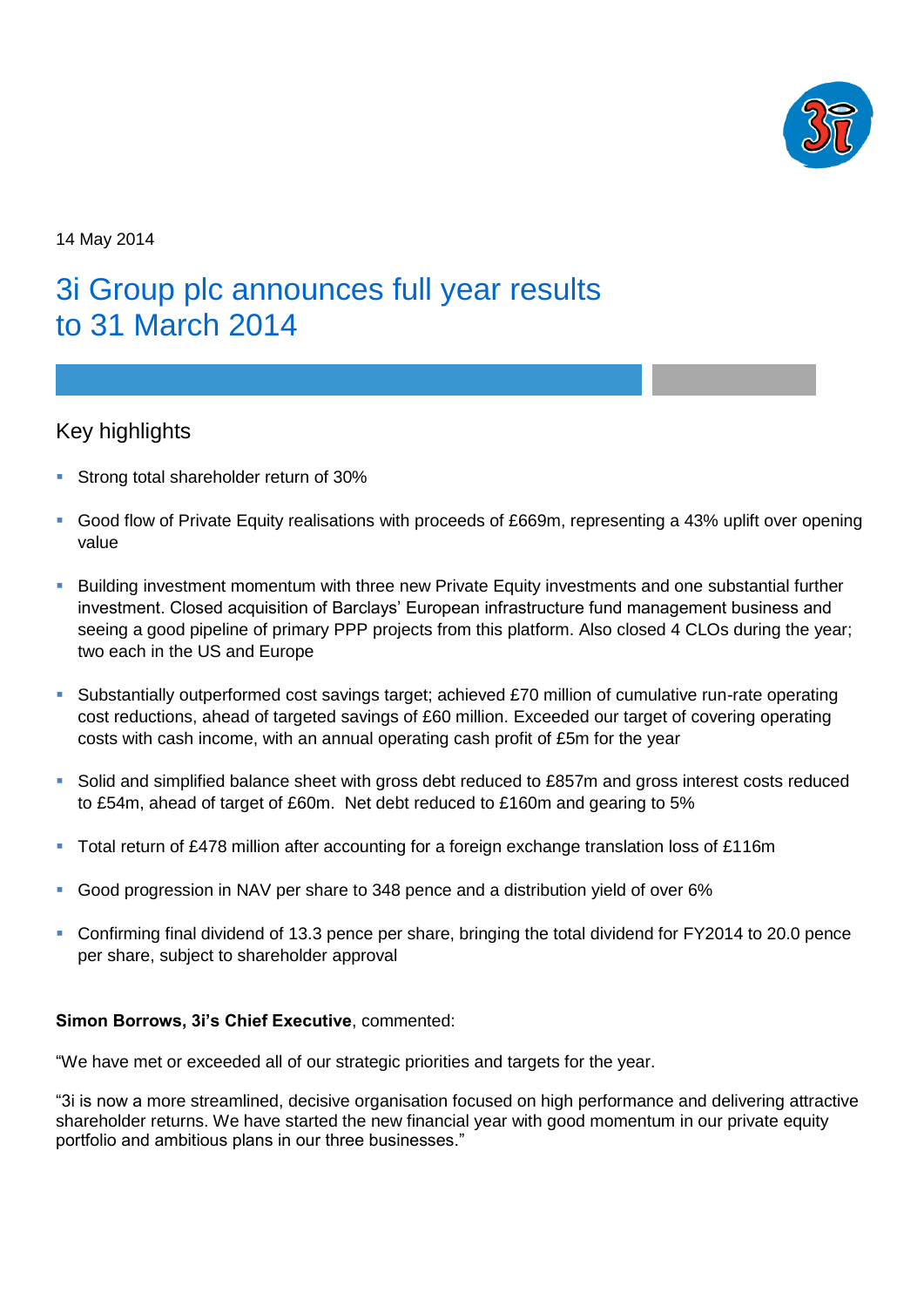# **Financial data**

|                                                           | Year to/as at<br>31 March<br>2014 | Year to/as at<br>31 March<br>2013 |
|-----------------------------------------------------------|-----------------------------------|-----------------------------------|
|                                                           |                                   |                                   |
|                                                           |                                   |                                   |
| Group                                                     |                                   |                                   |
| Total return                                              | £478m                             | £373m                             |
| - Total return on opening shareholders' funds             | 16.3%                             | 14.2%                             |
| Dividend per ordinary share                               | 20.0p                             | 8.1 <sub>p</sub>                  |
| Total shareholder return                                  | 30%                               | 54%                               |
| Operating expenses                                        | £136m                             | £170m                             |
| - As a percentage of assets under management <sup>2</sup> | $1.0\%$                           | $1.3\%$                           |
| Annual operating cash profit/(loss)                       | £5m                               | $E(8)$ m                          |
|                                                           |                                   |                                   |
| <b>Proprietary Capital</b>                                |                                   |                                   |

| £202m/43%<br>- Uplift over opening book value<br>- Money multiple<br>1.8x<br>Gross investment return <sup>3</sup><br>£665m<br>- As a percentage of opening 3i portfolio value<br>20.2%<br>Operating profit <sup>4</sup><br>£539m<br>Cash investment<br>£337m | <b>Realisation proceeds</b> | £677m | £606m            |
|--------------------------------------------------------------------------------------------------------------------------------------------------------------------------------------------------------------------------------------------------------------|-----------------------------|-------|------------------|
|                                                                                                                                                                                                                                                              |                             |       | £190m/46%        |
|                                                                                                                                                                                                                                                              |                             |       | 2.1x             |
|                                                                                                                                                                                                                                                              |                             |       | £598m            |
|                                                                                                                                                                                                                                                              |                             |       | 18.7%            |
|                                                                                                                                                                                                                                                              |                             |       | £386m            |
|                                                                                                                                                                                                                                                              |                             |       | £149m            |
| £51m<br>Net interest payable                                                                                                                                                                                                                                 |                             |       | £95m             |
| 3i portfolio value<br>£3.565m                                                                                                                                                                                                                                |                             |       | £3,295m          |
| Gross debt<br>£857m                                                                                                                                                                                                                                          |                             |       | £1,081m          |
| £160m<br>Net debt/(cash)                                                                                                                                                                                                                                     |                             |       | £335m            |
| 5%<br>Gearing                                                                                                                                                                                                                                                |                             |       | 11%              |
| £1.197m<br>Liquidity                                                                                                                                                                                                                                         |                             |       | £1,082m          |
| £3,308m<br>Net asset value                                                                                                                                                                                                                                   |                             |       | £2,934m          |
| Diluted net asset value per ordinary share<br>348 <sub>p</sub>                                                                                                                                                                                               |                             |       | 311 <sub>p</sub> |

| <b>Fund Management</b>                           |          |           |
|--------------------------------------------------|----------|-----------|
| Total assets under management                    | £12.911m | £12.870m  |
| - Third party capital                            | £9.508m  | £9.176m   |
| - Proportion of third party capital              | 74%      | 71%       |
| Total fee income                                 | £127m    | £127m     |
| - Third-party fee income                         | £76m     | £71m      |
| Operating profit/(loss) <sup>4</sup>             | £19m     | $E(13)$ m |
| Underlying Fund Management profit <sup>4,5</sup> | £33m     | £17 $m$   |
| - Underlying Fund Management margin              | 26%      | 13%       |

- $1$  Total shareholder return is calculated as the share price movement between the close of business on the last trading day of the prior year and close of business on the last trading day of the current year plus shareholder distributions.
- <sup>2</sup> Actual operating expenses, excluding restructuring costs of £9 million in the year to 31 March 2014 and £30m in the year to 31 March 2013, as a percentage of weighted average assets under management.
- <sup>3</sup> Gross investment return includes £3m of portfolio fees allocated to Fund Management.
- <sup>4</sup> Operating profit for the Proprietary Capital and Fund Management activities excludes carried interest payable/receivable, which is not allocated between these activities.
- $5$  Excluding Fund Management restructuring costs of £8m and amortisation costs of £6m (2013: £24m, £6m).

# ENDS

# **For further information, please contact:**

| <b>Silvia Santoro, Investor Relations Director</b> | Tel: 020 7975 3258 |
|----------------------------------------------------|--------------------|
| Kathryn van der Kroft, Communications Director     | Tel: 020 7975 3021 |

**For further information regarding the announcement of 3i's annual results to 31 March 2014, including a live videocast of the results presentation at 10.00am, please visit** [www.3i.com.](http://www.3i.com/)

### **Notes to editors**